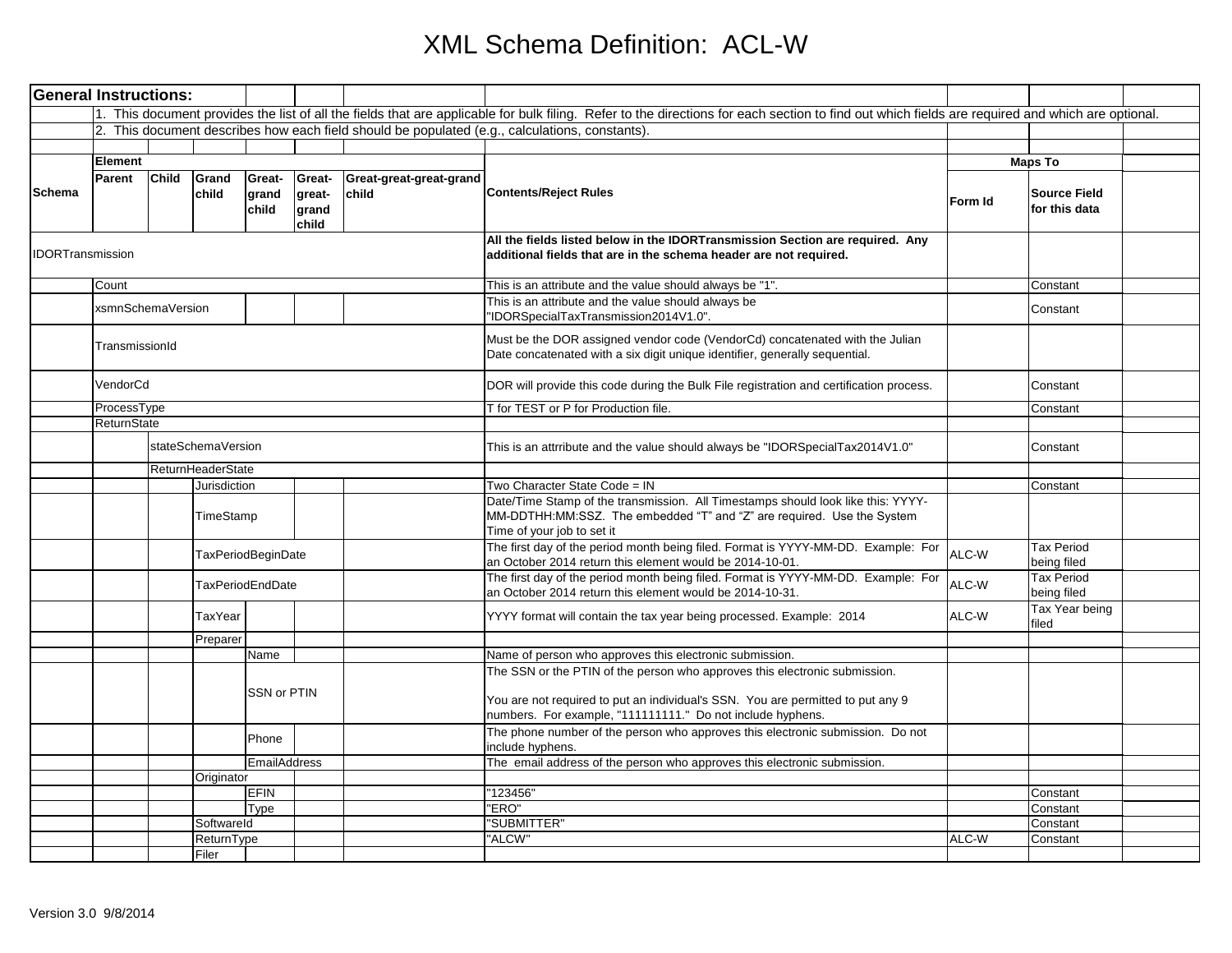|               | <b>Element</b> |              |                            |                          |                                    |                                  |                                                                                                                                                                                                                                                    | <b>Maps To</b> |                                                                     |  |
|---------------|----------------|--------------|----------------------------|--------------------------|------------------------------------|----------------------------------|----------------------------------------------------------------------------------------------------------------------------------------------------------------------------------------------------------------------------------------------------|----------------|---------------------------------------------------------------------|--|
| <b>Schema</b> | Parent         | <b>Child</b> | Grand<br>child             | Great-<br>grand<br>child | Great-<br>great-<br>grand<br>child | Great-great-great-grand<br>child | <b>Contents/Reject Rules</b>                                                                                                                                                                                                                       | Form Id        | <b>Source Field</b><br>for this data                                |  |
|               |                |              |                            | BusinessEntity           |                                    |                                  |                                                                                                                                                                                                                                                    |                |                                                                     |  |
|               |                |              |                            |                          | <b>FEIN</b>                        |                                  | Federal ID number of taxpayer. Do not include hyphens.                                                                                                                                                                                             | ALC-W          | <b>FID Number</b>                                                   |  |
|               |                |              |                            |                          | EntityName                         |                                  |                                                                                                                                                                                                                                                    |                |                                                                     |  |
|               |                |              |                            |                          |                                    | BusinessNameLine1                | The entity name as it appears on the Indiana Alcoholic Beverage Permit. The XML<br>will not accept the following special characters: comma (,), period (.), semi-colon (;),<br>colon $($ :), plus sign $(+)$ , and equal sign $(=)$ .              | ALC-W          | Name                                                                |  |
|               |                |              |                            | Address                  |                                    |                                  |                                                                                                                                                                                                                                                    |                |                                                                     |  |
|               |                |              |                            |                          | <b>USAddress</b>                   |                                  |                                                                                                                                                                                                                                                    |                |                                                                     |  |
|               |                |              |                            |                          |                                    | AddressLine1                     | Business street address (physical address)                                                                                                                                                                                                         | ALC-W          | <b>Physical Street</b><br><b>Address</b>                            |  |
|               |                |              |                            |                          |                                    | City                             | City (physical address)                                                                                                                                                                                                                            | ALC-W          | <b>Physical City</b>                                                |  |
|               |                |              |                            |                          |                                    | State                            | State (physical address)                                                                                                                                                                                                                           | ALC-W          | <b>Physical State</b>                                               |  |
|               |                |              |                            |                          |                                    | ZipCode                          | Zip (physical address)                                                                                                                                                                                                                             | ALC-W          | <b>Physical Zip</b><br>Code                                         |  |
|               |                |              |                            | Stateld                  |                                    |                                  | Ten digit Indiana Taxpayer ID code                                                                                                                                                                                                                 | ALC-W          | <b>IN TID Number</b>                                                |  |
|               |                |              |                            | LocNbr                   |                                    |                                  | Three digit Indiana business location code                                                                                                                                                                                                         |                |                                                                     |  |
|               |                |              | <b>EmailAddress</b>        |                          |                                    |                                  | Provide the email address of the person DOR should contact if there is a problem with<br>this electronic submission.                                                                                                                               |                |                                                                     |  |
|               |                |              | FilingMethodCd             |                          |                                    |                                  | "ELF"                                                                                                                                                                                                                                              |                | Constant                                                            |  |
|               |                |              | <b>ReturnSourceCd</b>      |                          |                                    |                                  | "FTP"                                                                                                                                                                                                                                              |                | Constant                                                            |  |
|               |                |              | InputSourceMethodCd        |                          |                                    |                                  | "BULK"                                                                                                                                                                                                                                             |                | Constant                                                            |  |
|               |                |              |                            | FormVersionCode          |                                    |                                  | "0614"                                                                                                                                                                                                                                             | ALC-W          | ALC-W Form<br><b>Revision Month</b><br>and Year                     |  |
|               |                |              | <b>TaxTypeCd</b>           |                          |                                    |                                  | "ALC"                                                                                                                                                                                                                                              |                | Constant                                                            |  |
|               |                |              | SubmissionId               |                          |                                    |                                  | Submission Id is generated by using the following format: Prefix of T for Test file or<br>P for Production file, Followed by Department assigned id number plus six digit<br>unique sequence number.                                               |                |                                                                     |  |
|               |                |              | <b>ReturnDataState</b>     |                          |                                    |                                  |                                                                                                                                                                                                                                                    |                |                                                                     |  |
|               |                |              | FormALCW                   |                          |                                    |                                  |                                                                                                                                                                                                                                                    |                |                                                                     |  |
|               |                |              |                            | <b>ReturnSectionA</b>    |                                    |                                  | All the fields in ReturnSectionA are required. If you have no activity to report for<br>the month you must specify either "ONA" or "ANA" for the ReturnFilingType.<br>You must also enter zeros (0) in all fields. Otherwise the file be rejected. |                |                                                                     |  |
|               |                |              | ReturnFilingType           |                          |                                    |                                  | <b>Return Filing Type</b><br>Valid codes are: "O" = Original, "A" = Amended, "ONA" = Original - No Activity, "ANA"<br>= Amended - No Activity                                                                                                      |                | Constant                                                            |  |
|               |                |              | <b>BeerGallonsReceived</b> |                          |                                    |                                  | Number of gallons of beer received during the reporting month (Transaction Type A).<br>Should equal total transactions for Alcohol Type "B" and Transaction Type "A" on<br>Schedule ALC-W-S. Round gallons to four decimal places (0.0000).        | ALC-W          | Gallons<br><b>Received During</b><br><b>Reporting Month</b><br>(1.) |  |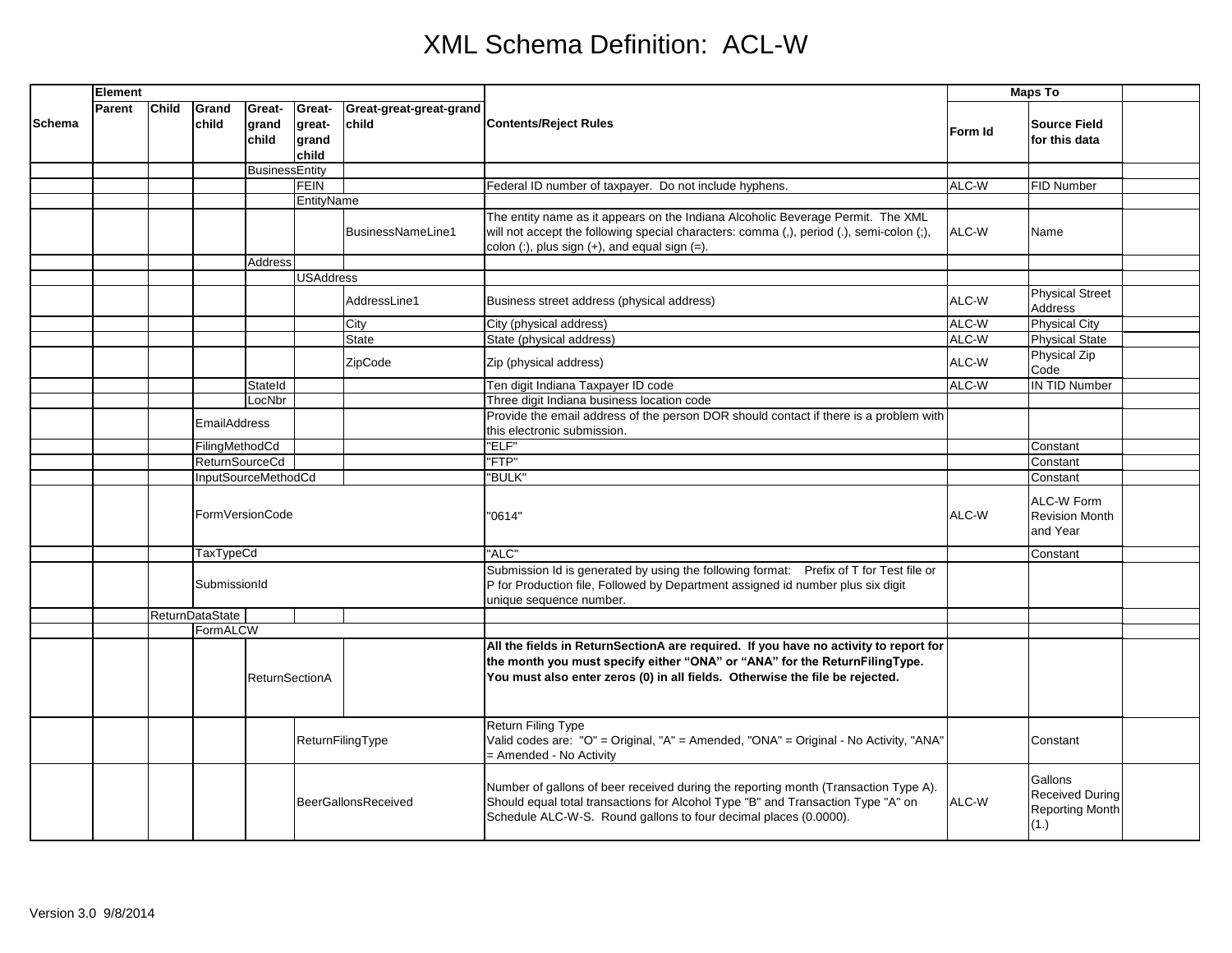|        | <b>Element</b> |              |                |                          |                                    |                                  |                                                                                                                                                                                                                                                          | <b>Maps To</b> |                                                                          |  |
|--------|----------------|--------------|----------------|--------------------------|------------------------------------|----------------------------------|----------------------------------------------------------------------------------------------------------------------------------------------------------------------------------------------------------------------------------------------------------|----------------|--------------------------------------------------------------------------|--|
| Schema | Parent         | <b>Child</b> | Grand<br>child | Great-<br>grand<br>child | Great-<br>great-<br>grand<br>child | Great-great-great-grand<br>child | Contents/Reject Rules                                                                                                                                                                                                                                    | Form Id        | <b>Source Field</b><br>for this data                                     |  |
|        |                |              |                |                          |                                    | <b>BeerGallonsReturned</b>       | Total gallons of beer returned to the manufacturer/importer or destroyed (Transaction<br>Type B). Should equal total transactions for Alcohol Type "B" and Transaction Type<br>"B" on Schedule ALC-W-S. Round gallons to four decimal places (0.0000).   | ALC-W          | Gallons<br>Returned to<br>Manufacturer/Im<br>porter or<br>Destroyed (2.) |  |
|        |                |              |                |                          |                                    | <b>BeerTaxExemptGallons</b>      | Total gallons of beer that are tax exempt (Transaction Type C). Should equal total<br>transactions for alcohol type "B" and Transaction Type "C" on Schedule ALC-W-S.<br>Round gallons to four decimal places (0.0000).                                  | ALC-W          | <b>Tax Exempt</b><br>Gallons (3.)                                        |  |
|        |                |              |                |                          |                                    | <b>BeerTotalTaxableGallons</b>   | Total Taxable Gallons of Beer. Subtract exempt gallons of beer and returned gallons<br>of beer from gallons of beer received. Round gallons to four decimal places (0.0000).                                                                             | ALC-W          | <b>Total Taxable</b><br>Gallons (5.)                                     |  |
|        |                |              |                |                          | <b>BeerTaxDue</b>                  |                                  | Gross Alcohol Tax Due. Multiply Total Taxable Gallons of beer by \$0.115. Round<br>dollars to two decimal places (0.00).                                                                                                                                 | ALC-W          | <b>Gross Alcohol</b><br>Tax Due (6.)                                     |  |
|        |                |              |                |                          |                                    | <b>CiderGallonsReceived</b>      | Number of gallons of cider received during the reporting month (Transaction Type A).<br>Should equal total transactions for Alcohol Type "C" and Transaction Type "A" on<br>Schedule ALC-W-S. Round gallons to four decimal places (0.0000).             | ALC-W          | Gallons<br><b>Received During</b><br><b>Reporting Month</b><br>(1.)      |  |
|        |                |              |                |                          |                                    | CiderGallonsReturned             | Total gallons of cider returned to the manufacturer/importer or destroyed (Transaction<br>Type B). Should equal total transactions for Alcohol Type "C" and Transaction Type<br>"B" on Schedule ALC-W-S. Round gallons to four decimal places (0.0000).  | ALC-W          | Gallons<br>Returned to<br>Manufacturer/Im<br>porter or<br>Destroyed (2.) |  |
|        |                |              |                |                          |                                    | CiderTotalTaxableGallons         | Total Taxable Gallons of Cider. Subtract returned gallons of cider from gallons of<br>cider received. Round gallons to four decimal places (0.0000).                                                                                                     | ALC-W          | <b>Total Taxable</b><br>Gallons (5.)                                     |  |
|        |                |              |                |                          | CiderTaxDue                        |                                  | Gross Alcohol Tax Due. Multiply Total Taxable Gallons of cider by \$0.115. Round<br>dollars to two decimal places (0.00).                                                                                                                                | ALC-W          | <b>Gross Alcohol</b><br>Tax Due (6.)                                     |  |
|        |                |              |                |                          |                                    | LiquorGallonsReceived            | Number of gallons of liquor received during the reporting month (Transaction Type A).<br>Should equal total transactions for Alcohol Type "L" and Transaction Type "A" on<br>Schedule ALC-W-S. Round gallons to four decimal places (0.0000).            | ALC-W          | Gallons<br><b>Received During</b><br><b>Reporting Month</b><br>(1.)      |  |
|        |                |              |                |                          |                                    | LiquorGallonsReturned            | Total gallons of liquor returned to the manufacturer/importer or destroyed (Transaction<br>Type B). Should equal total transactions for Alcohol Type "L" and Transaction Type<br>"B" on Schedule ALC-W-S. Round gallons to four decimal places (0.0000). | ALC-W          | Gallons<br>Returned to<br>Manufacturer/Im<br>porter or<br>Destroyed (2.) |  |
|        |                |              |                |                          |                                    | LiquorTaxExemptGallons           | Total gallons of liquor that are tax exempt (Transaction Type C). Should equal total<br>transactions for alcohol type "L" and Transaction Type "C" on Schedule ALC-W-S.<br>Round gallons to four decimal places (0.0000).                                | ALC-W          | Tax Exempt<br>Gallons (3.)                                               |  |
|        |                |              |                |                          |                                    | LiquorTotalTaxableGallons        | Total Taxable Gallons of Liquor. Subtract exempt gallons of liquor and returned<br>gallons of liquor from gallons of liquor received. Round gallons to four decimal places ALC-W<br>(0.0000).                                                            |                | <b>Total Taxable</b><br>Gallons (5.)                                     |  |
|        |                |              |                |                          | LiquorTaxDue                       |                                  | Gross Alcohol Tax Due. Multiply Total Taxable Gallons of liquor by \$2.68. Round<br>dollars to two decimal places (0.00).                                                                                                                                | ALC-W          | <b>Gross Alcohol</b><br>Tax Due (6.)                                     |  |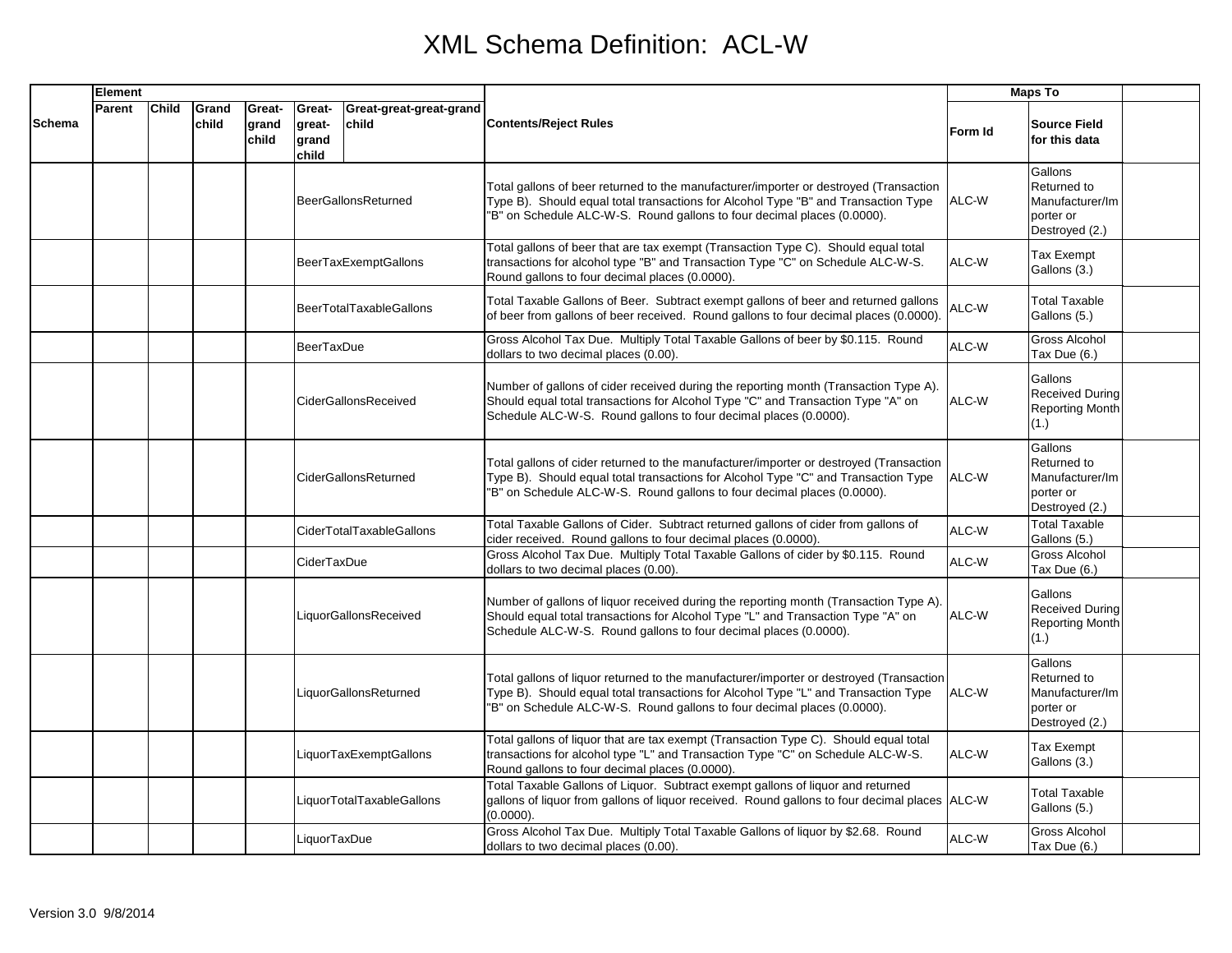|               | Element |              |                |                          |                                    |                                  |                                                                                                                                                                                                                                                                                                                                                                                                                                            | <b>Maps To</b> |                                                                          |  |
|---------------|---------|--------------|----------------|--------------------------|------------------------------------|----------------------------------|--------------------------------------------------------------------------------------------------------------------------------------------------------------------------------------------------------------------------------------------------------------------------------------------------------------------------------------------------------------------------------------------------------------------------------------------|----------------|--------------------------------------------------------------------------|--|
| <b>Schema</b> | Parent  | <b>Child</b> | Grand<br>child | Great-<br>grand<br>child | Great-<br>great-<br>grand<br>child | Great-great-great-grand<br>child | <b>Contents/Reject Rules</b>                                                                                                                                                                                                                                                                                                                                                                                                               | <b>Form</b> Id | <b>Source Field</b><br>for this data                                     |  |
|               |         |              |                |                          |                                    | WineGallonsReceived              | Number of gallons of wine received during the reporting month (Transaction Type A).<br>Should equal total transactions for Alcohol Type "W" and Transaction Type "A" on<br>Schedule ALC-W-S. Round gallons to four decimal places (0.0000).                                                                                                                                                                                                | ALC-W          | Gallons<br><b>Received During</b><br><b>Reporting Month</b><br>(1.)      |  |
|               |         |              |                |                          |                                    | <b>WineGallonsReturned</b>       | Total gallons of wine returned to the manufacturer/importer or destroyed (Transaction<br>Type B). Should equal total transactions for Alcohol Type "W" and Transaction Type<br>"B" on Schedule ALC-W-S. Round gallons to four decimal places (0.0000).                                                                                                                                                                                     | ALC-W          | Gallons<br>Returned to<br>Manufacturer/Im<br>porter or<br>Destroyed (2.) |  |
|               |         |              |                |                          |                                    | WineTaxExemptGallons             | Total gallons of wine that are tax exempt (Transaction Type C). Should equal total<br>transactions for alcohol type "W" and Transaction Type "C" on Schedule ALC-W-S.<br>Round gallons to four decimal places (0.0000).                                                                                                                                                                                                                    | ALC-W          | Tax Exempt<br>Gallons (3.)                                               |  |
|               |         |              |                |                          |                                    | WineTotalTaxableGallons          | Total Taxable Gallons of Wine. Subtract exempt gallons of wine and returned gallons<br>of wine from gallons of wine received. Round gallons to four decimal places (0.0000).                                                                                                                                                                                                                                                               | ALC-W          | <b>Total Taxable</b><br>Gallons (5.)                                     |  |
|               |         |              |                |                          | WineTaxDue                         |                                  | Gross Alcohol Tax Due. Multiply Total Taxable Gallons of wine by \$0.47. Round<br>dollars to two decimal places (0.00).                                                                                                                                                                                                                                                                                                                    | ALC-W          | Gross Alcohol<br>Tax Due (6.)                                            |  |
|               |         |              |                |                          |                                    | TotalTaxBeforePI                 | Total Tax Due. Add Gross Alcohol Tax Due for beer, cider, liquor and wine. Round<br>dollars to two decimal places (0.00).                                                                                                                                                                                                                                                                                                                  | ALC-W          | Total Tax Due<br>(7.)                                                    |  |
|               |         |              |                |                          |                                    | CollectionAllowance              | Collection Allowance for Timely Payment. If the return is filed on or before the due<br>date, multiply Total Tax Due by 0.015. Round dollars to two decimal places (0.00).                                                                                                                                                                                                                                                                 | ALC-W          | Collection<br>Allowance for<br><b>Timely Payment</b><br>(8.)             |  |
|               |         |              |                |                          | Adjustments                        |                                  | Any entry here must be previously authorized by the Indiana Department of Revenue.                                                                                                                                                                                                                                                                                                                                                         | ALC-W          | Adjustments (9.)                                                         |  |
|               |         |              |                |                          | Penalty                            |                                  | Penalty. If the return is filed after the due date, add 10% of Total Tax Due or \$5.00,<br>whichever is greater. (The penalty is \$5.00 if the return is late with no tax due.)<br>Round dollars to two decimal places (0.00).                                                                                                                                                                                                             | ALC-W          | Penalty (10.)                                                            |  |
|               |         |              |                |                          | Interest                           |                                  | Interest. If your tax liability is not paid on or before the due date, you are subject to<br>interest from the date the tax return was due until the date the tax return was<br>postmarked. The interest rate is determined on a calendar-year basis and can change ALC-W<br>from year to year. Please refer to our website at www.in.gov/dor/files/dn03.pdf for the<br>current interest rate. Round dollars to two decimal places (0.00). |                | Interest (11.)                                                           |  |
|               |         |              |                |                          | <b>TotalTaxAfterPI</b>             |                                  | Total Amount Due. Subtract Collection Allowance from Total Tax Due. Then add or<br>subtract any adjustment amount. Then add Penalty and Interest for Total Amount<br>Due. Round dollars to two decimal places (0.00).                                                                                                                                                                                                                      | ALC-W          | <b>Total Amount</b><br>Due (12.)                                         |  |
|               |         |              |                |                          |                                    | <b>TaxPaidGallonsReceived</b>    | Tax Paid Gallons Received. The total paid gallons will be the amount(s) reported with<br>Transaction Type D on Schedule ALC-W-S.                                                                                                                                                                                                                                                                                                           | ALC-W          | <b>Total Paid</b><br>Gallons<br>Received (13.)                           |  |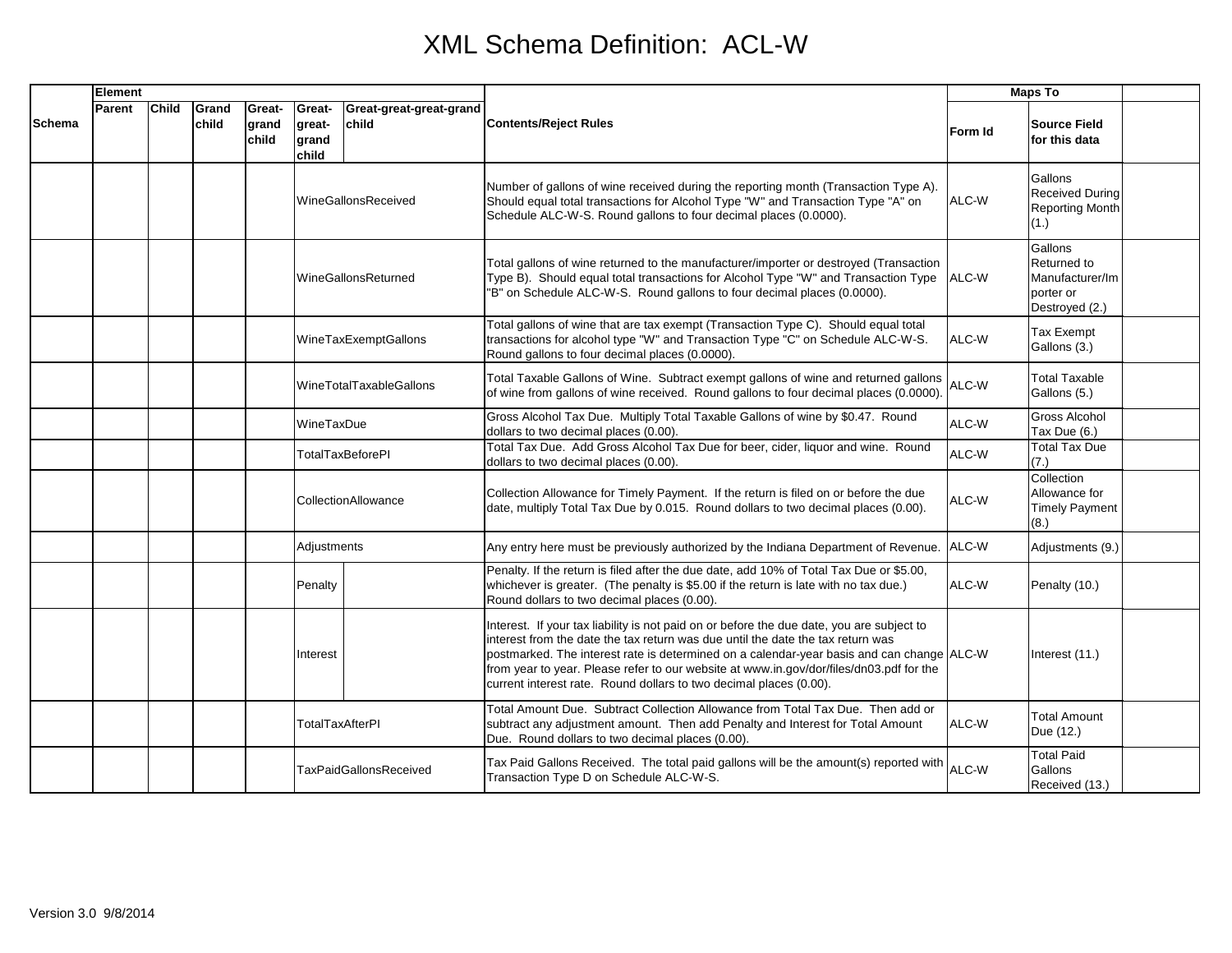|                                                                      | <b>Element</b> |              |                |                          |                                    |                                                                             |                                                                                                                                                                                                                                                                                       | <b>Maps To</b>     |                                                              |  |
|----------------------------------------------------------------------|----------------|--------------|----------------|--------------------------|------------------------------------|-----------------------------------------------------------------------------|---------------------------------------------------------------------------------------------------------------------------------------------------------------------------------------------------------------------------------------------------------------------------------------|--------------------|--------------------------------------------------------------|--|
| <b>Schema</b>                                                        | Parent         | <b>Child</b> | Grand<br>child | Great-<br>grand<br>child | Great-<br>great-<br>grand<br>child | Great-great-great-grand<br>child                                            | <b>Contents/Reject Rules</b>                                                                                                                                                                                                                                                          | Form Id            | <b>Source Field</b><br>for this data                         |  |
|                                                                      |                |              |                |                          | <b>ReturnSectionB</b>              |                                                                             | If you have a ReturnFilingType of "O" or "A", please follow the directions below<br>to determine the value of each field. If you have no activity to report for the<br>month (i.e. a ReturnFilingType of "ONA" or "ANA"), then do not include<br>ReturnSectionB in your transmission. |                    |                                                              |  |
|                                                                      |                |              |                |                          |                                    | <b>ALCWScheduleRepeatSection</b>                                            |                                                                                                                                                                                                                                                                                       |                    |                                                              |  |
|                                                                      |                |              |                |                          |                                    | TransactionType                                                             | <b>Transaction Type</b><br>Valid codes are: "A: = Gallons received during reporting month; "B" = Gallons<br>returned to the manufacturer/importer or destroyed; "C" = Tax exempt gallsons; "D" =<br>Information Only: Tax paid gallons received during the reporting month.           | ALC-W-S            | Transaction<br>Type (1.)                                     |  |
|                                                                      |                |              |                |                          |                                    | AlcoholType                                                                 | Alcohol Type<br>Valid codes are: "W" for wine, "L" for liquor, "B" for beer, "C" for cider"                                                                                                                                                                                           | ALC-W-S            | Alcohol Type<br>(2.)                                         |  |
|                                                                      |                |              |                |                          |                                    | DocumentType                                                                | Document Type<br>Valid codes are: "C" = Confirmation, "I" = Invoice, "O" = Other, "PO" = Purchase<br>Order, "CM" = Credit Memo, "A" = Affidavit, "RG" = Returned Goods Authorization                                                                                                  | ALC-W-S            | Document Type<br>(3.)                                        |  |
|                                                                      |                |              |                |                          |                                    | <b>DocumentDate</b>                                                         | Format is YYYY-MM-DD.                                                                                                                                                                                                                                                                 | ALC-W-S            | Document Date<br>(4.)                                        |  |
|                                                                      |                |              |                |                          |                                    | DocumentNumber                                                              | Document Number assigned for each transaction.                                                                                                                                                                                                                                        | ALC-W-S            | Document<br>Number (5.)                                      |  |
|                                                                      |                |              |                |                          |                                    | PermitNumber                                                                | If the entity involved in the transaction has an Indiana permit, enter that permit<br>number. Otherwise, enter their federal identification number.                                                                                                                                   | ALC-W-S            | Alcoholic<br>Beverage<br><b>Permit Number</b><br>or FID (6.) |  |
|                                                                      |                |              |                |                          |                                    | Name                                                                        | Entity/business name.                                                                                                                                                                                                                                                                 | ALC-W-S            | Customer's<br>Name (7.)                                      |  |
|                                                                      |                |              |                |                          |                                    | <b>Address</b>                                                              | Location address for the entity where delivery of sale was made.                                                                                                                                                                                                                      | ALC-W-S            | Address (8.)                                                 |  |
|                                                                      |                |              |                |                          |                                    | City                                                                        | City for the entity where delivery of sale was made.                                                                                                                                                                                                                                  | ALC-W-S            | City/State (9.)                                              |  |
|                                                                      |                |              |                |                          |                                    | <b>State</b>                                                                | State for the entity where delivery of sale was made.                                                                                                                                                                                                                                 | ALC-W-S            | City/State (9.)                                              |  |
|                                                                      |                |              |                |                          |                                    | ZipCode<br>Gallons                                                          | Zip code for the entity where delivery of sale was made.<br>Total gallons per document number. Round gallons to four decimal places (0.0000).                                                                                                                                         | ALC-W-S<br>ALC-W-S | Zip Code (10.)<br><b>Total Gallons</b><br>(11.)              |  |
|                                                                      |                |              |                |                          |                                    |                                                                             |                                                                                                                                                                                                                                                                                       |                    |                                                              |  |
| <b>Revisions:</b>                                                    |                |              |                |                          |                                    |                                                                             |                                                                                                                                                                                                                                                                                       |                    |                                                              |  |
| 9/8/2014                                                             |                |              |                |                          |                                    |                                                                             |                                                                                                                                                                                                                                                                                       |                    |                                                              |  |
| 1. Changed Instruction #1.                                           |                |              |                |                          |                                    |                                                                             |                                                                                                                                                                                                                                                                                       |                    |                                                              |  |
| 2. Deleted Instructions #3 and #4.                                   |                |              |                |                          |                                    |                                                                             |                                                                                                                                                                                                                                                                                       |                    |                                                              |  |
|                                                                      |                |              |                |                          |                                    | Added content to IDORTransmission (Row 7) in Contents/Reject Rules column.  |                                                                                                                                                                                                                                                                                       |                    |                                                              |  |
|                                                                      |                |              |                |                          |                                    | 4. Changed content to SSN or PTIN (Row 23) in Contents/Reject Rules column. |                                                                                                                                                                                                                                                                                       |                    |                                                              |  |
|                                                                      |                |              |                |                          |                                    | Changed content to Phone (Row 24) in Contents/Reject Rules column.          |                                                                                                                                                                                                                                                                                       |                    |                                                              |  |
| 6. Changed content to FEIN (Row 33) in Contents/Reject Rules column. |                |              |                |                          |                                    |                                                                             |                                                                                                                                                                                                                                                                                       |                    |                                                              |  |